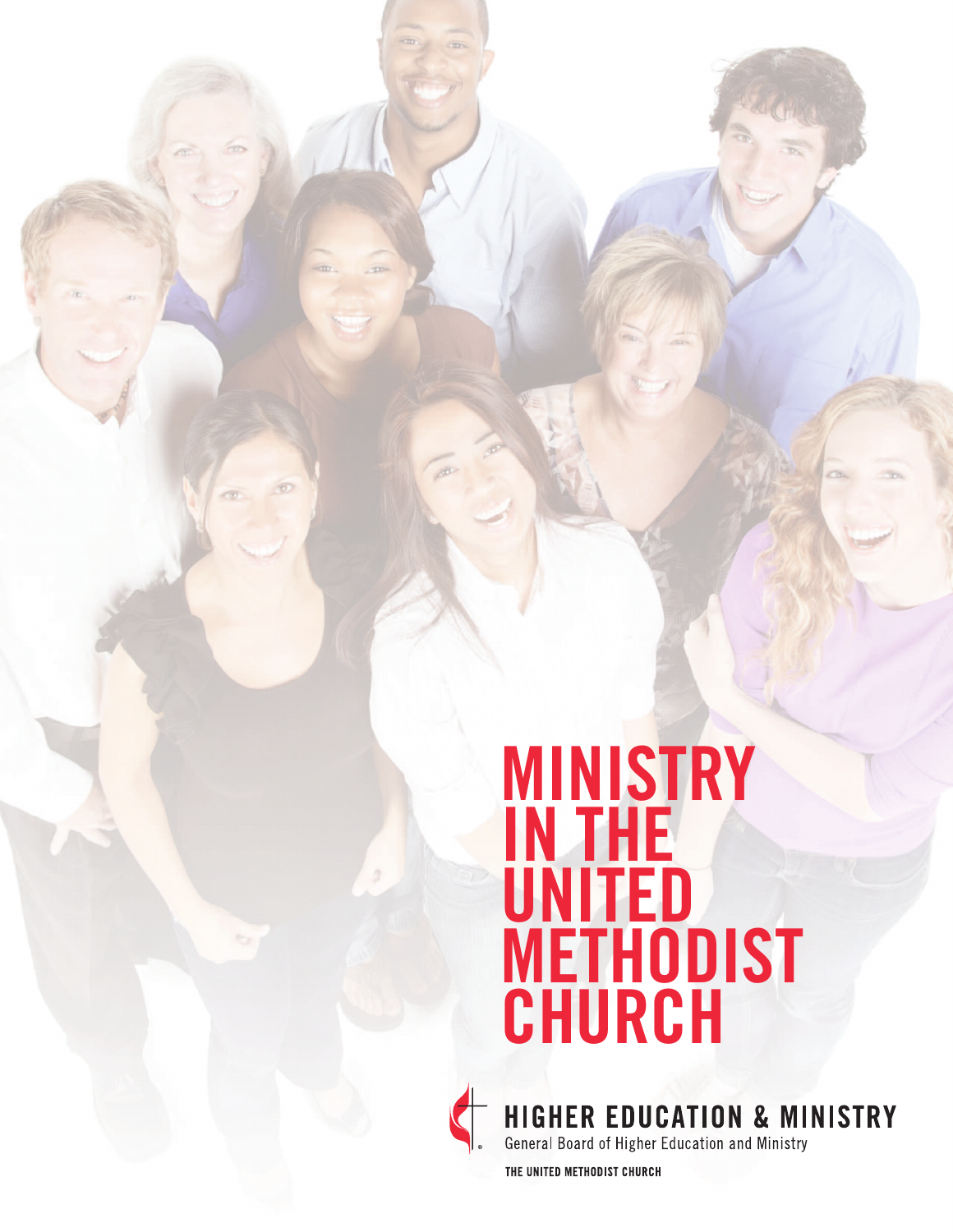**"There are varieties of gifts, but the same Spirit." I Cor. 12:4**

Learn more at gbhem.org.

HIGHER EDUCATION & MINISTRY General Board of Higher Education and Ministry

THE UNITED METHODIST CHURCH

| Lay People                                      | <b>All Church</b><br><b>Members</b>                          | Help lead church ministries and<br>share God's love with neighbors<br>through words and actions.                                                           | Prayer and worship<br>Visit the hospitalized or homebound<br>$\triangleright$ Committee participation<br>Lead small groups<br>Teach Sunday school   | $\blacktriangleright$ Help with service ministries<br>like food pantries<br>Advocate for the poor<br>or marginalized<br>Attend mission trips<br>$\blacktriangleright$ And much more |
|-------------------------------------------------|--------------------------------------------------------------|------------------------------------------------------------------------------------------------------------------------------------------------------------|-----------------------------------------------------------------------------------------------------------------------------------------------------|-------------------------------------------------------------------------------------------------------------------------------------------------------------------------------------|
|                                                 | <b>Lay Servant</b>                                           | Serves the local church or charge to inspire<br>the laity to deeper commitment to Christ.                                                                  | $\blacktriangleright$ Teaching<br>$\blacktriangleright$ Preaching                                                                                   | $\triangleright$ Organization<br>▶ Other ministries                                                                                                                                 |
|                                                 | <b>Deaconess</b><br>& Home<br><b>Missioner</b>               | Consecrated and commissioned to a<br>lifelong full-time vocational ministry<br>of love, justice, and service in a<br>church-related or helping profession. | Community ministry<br>Health & wellness<br>Education                                                                                                | Social services<br>▶ Other ministries                                                                                                                                               |
|                                                 | <b>Certified Lay</b><br><b>Minister</b>                      | Provides congregational leadership<br>as part of a ministry team under the<br>supervision of a clergyperson.                                               | $\blacktriangleright$ Preaching<br>Providing care                                                                                                   | Assisting in program leadership<br>Serving as a witness to the<br>community                                                                                                         |
| Lay or Glergy                                   | <b>Certified in</b><br><b>Specialized</b><br><b>Ministry</b> | Specially trained and approved for<br>a ministry specialty.                                                                                                | $\triangleright$ Christian education<br>▶ Children's ministry<br>Ministry with people with disabilities                                             | $\blacktriangleright$ Music<br>$\blacktriangleright$ Spiritual formation<br>$\triangleright$ Other ministries                                                                       |
|                                                 | <b>Missionary</b>                                            | Serves in Christ's name around the world<br>in a range of activities and professions.                                                                      | Pastors<br>Educators<br>Congregational and leadership developers<br>$\rightarrow$ Regional coordinators for United Methodist<br>Committee on Relief | $\blacktriangleright$ Agriculturalists<br>Health coordinators<br>Doctors<br>$\triangleright$ Other ministries                                                                       |
| <b>Ordained &amp;</b><br><b>Licensed Clergy</b> | <b>Deacon</b>                                                | Word, Service, Compassion, and<br>Justice. Interrelates worship with<br>service to God in the world.                                                       | Social services and advocacy<br>▶ Age-level spiritual development<br>$\blacktriangleright$ Chaplaincy<br>> Church-related or ecumenical agencies    | ▶ Worship leadership<br>$\blacktriangleright$ Educator<br>Denomination-wide service<br>▶ Other ministries                                                                           |
|                                                 | <b>Elder</b>                                                 | Word, Service, Sacrament, and Order.<br>Orders the church for spiritual growth<br>and community outreach.                                                  | ▶ Parish pastor<br>$\triangleright$ Chaplaincy<br>▶ Church-related or ecumenical agencies<br>Social services and advocacy                           | District superintendent<br>Bishop<br>Denomination-wide<br>service                                                                                                                   |
|                                                 | <b>Local Pastor</b>                                          | Licensed for pastoral ministry or chaplaincy.<br>Performs the usual duties of a pastor only<br>within the appointment.                                     | $\blacktriangleright$ Preaching and teaching<br>▶ Worship leadership<br>▶ Presiding over the sacraments where appointed                             | ▶ Pastoral care                                                                                                                                                                     |

## **MINISTRY IN THE UNITED METHODIST CHURCH**

**Ordained Licensed C** 

Graphic illustration by the Office of Communications, General Board of Higher Education and Ministry; originally published in Interpreter, September-October 2014, a publication of United Methodist Communications